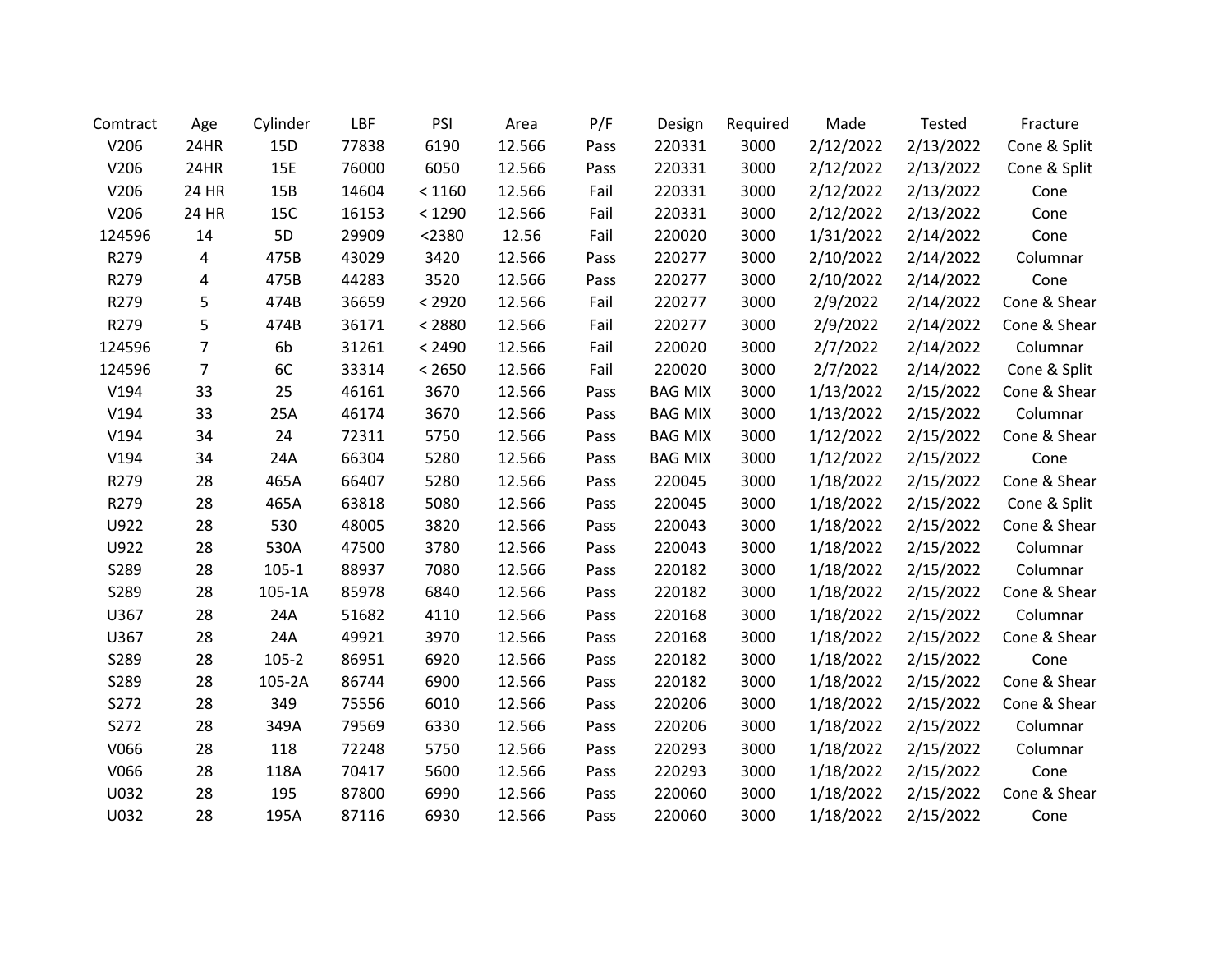| R279     | 28 | 464A | 66084  | 5260 | 12.566 | Pass | 220277 | 3000 | 1/18/2022 | 2/15/2022 | Columnar     |
|----------|----|------|--------|------|--------|------|--------|------|-----------|-----------|--------------|
| R279     | 28 | 464A | 63570  | 5060 | 12.566 | Pass | 220277 | 3000 | 1/18/2022 | 2/15/2022 | Cone         |
| V182     | 28 | 13   | 77526  | 6170 | 12.566 | Pass | 220363 | 3000 | 1/18/2022 | 2/15/2022 | Columnar     |
| V182     | 28 | 13A  | 73725  | 5870 | 12.566 | Pass | 220363 | 3000 | 1/18/2022 | 2/15/2022 | Cone & Shear |
| V176     | 28 | 67   | 84293  | 6710 | 12.566 | Pass | 220005 | 3000 | 1/18/2022 | 2/15/2022 | Columnar     |
| V176     | 28 | 67A  | 83256  | 6630 | 12.566 | Pass | 220005 | 3000 | 1/18/2022 | 2/15/2022 | Cone & Shear |
| 123115   | 28 | 68   | 73303  | 5830 | 12.566 | Pass | 210805 | 3000 | 1/18/2022 | 2/15/2022 | Cone & Shear |
| 123115   | 28 | 68A  | 70099  | 5580 | 12.566 | Pass | 210805 | 3000 | 1/18/2022 | 2/15/2022 | Columnar     |
| V145     | 28 | 3    | 73543  | 5850 | 12.566 | Pass | 211036 | 3000 | 1/18/2022 | 2/15/2022 | Cone & Shear |
| V145     | 28 | 3A   | 69669  | 5540 | 12.566 | Pass | 211036 | 3000 | 1/18/2022 | 2/15/2022 | Columnar     |
| U920     | 28 | 3D   | 54253  | 4320 | 12.566 | Pass | 210063 | 3000 | 1/18/2022 | 2/15/2022 | Cone & Shear |
| U920     | 28 | 3E   | 52414  | 4170 | 12.566 | Pass | 210063 | 3000 | 1/18/2022 | 2/15/2022 | Columnar     |
| R277     | 28 | 213  | 94953  | 7560 | 12.566 | Pass | 210073 | 3000 | 1/18/2022 | 2/15/2022 | Cone         |
| R277     | 28 | 213A | 96776  | 7700 | 12.566 | Pass | 210073 | 3000 | 1/18/2022 | 2/15/2022 | Cone & Shear |
| S272     | 28 | 348  | 111119 | 8840 | 12.566 | Pass | 220028 | 4500 | 1/18/2022 | 2/15/2022 | Cone         |
| S272     | 28 | 348A | 116169 | 9240 | 12.566 | Pass | 220028 | 4500 | 1/18/2022 | 2/15/2022 | Cone & Split |
| U224     | 28 | 128A | 64041  | 5070 | 12.629 | Pass | 220321 | 3000 | 1/18/2022 | 2/15/2022 | Columnar     |
| U224     | 28 | 128A | 86314  | 6870 | 12.566 | Pass | 220321 | 3000 | 1/18/2022 | 2/15/2022 | Cone         |
| R259     | 28 | 86A  | 58531  | 4630 | 12.629 | Pass | 220348 | 3000 | 1/18/2022 | 2/15/2022 | Columnar     |
| R259     | 28 | 86A  | 63004  | 5010 | 12.566 | Pass | 220348 | 3000 | 1/18/2022 | 2/15/2022 | Cone         |
| R279     | 6  | 474C | 51042  | 4060 | 12.566 | Pass | 220277 | 3000 | 2/9/2022  | 2/15/2022 | Cone & Shear |
| R279     | 6  | 474C | 48816  | 3880 | 12.566 | Pass | 220277 | 3000 | 2/9/2022  | 2/15/2022 | Cone         |
| R279     | 5  | 475C | 41657  | 3310 | 12.566 | Pass | 220277 | 3000 | 2/12/2022 | 2/15/2022 | Cone         |
| R279     | 5  | 475C | 42240  | 3360 | 12.566 | Pass | 220277 | 3000 | 2/12/2022 | 2/15/2022 | Cone         |
| T356     | 28 | 242  | 67681  | 5390 | 12.566 | Pass | 220081 | 3000 | 1/19/2022 | 2/16/2022 | Cone & Shear |
| T356     | 28 | 242A | 92582  | 7370 | 12.566 | Pass | 220081 | 3000 | 1/19/2022 | 2/16/2022 | Cone         |
| V020     | 28 | 18   | 91878  | 7310 | 12.566 | Pass | 220405 | 3500 | 1/19/2022 | 2/16/2022 | Cone & Shear |
| V020     | 28 | 18A  | 93861  | 7470 | 12.566 | Pass | 220405 | 3500 | 1/19/2022 | 2/16/2022 | Columnar     |
| V100     | 28 | 10   | 65145  | 5180 | 12.566 | Pass | 220363 | 3000 | 1/19/2022 | 2/16/2022 | Columnar     |
| V100     | 28 | 10A  | 65863  | 5240 | 12.566 | Pass | 220363 | 3000 | 1/19/2022 | 2/16/2022 | Cone & Shear |
| IMP-1-19 | 28 | 60   | 71094  | 5660 | 12.566 | Pass | 210777 | 3000 | 1/19/2022 | 2/16/2022 | Cone & Split |
| IMP-1-19 | 28 | 60A  | 68370  | 5440 | 12.566 | Pass | 210777 | 3000 | 1/19/2022 | 2/16/2022 | Cone & Shear |
|          |    |      |        |      |        |      |        |      |           |           |              |